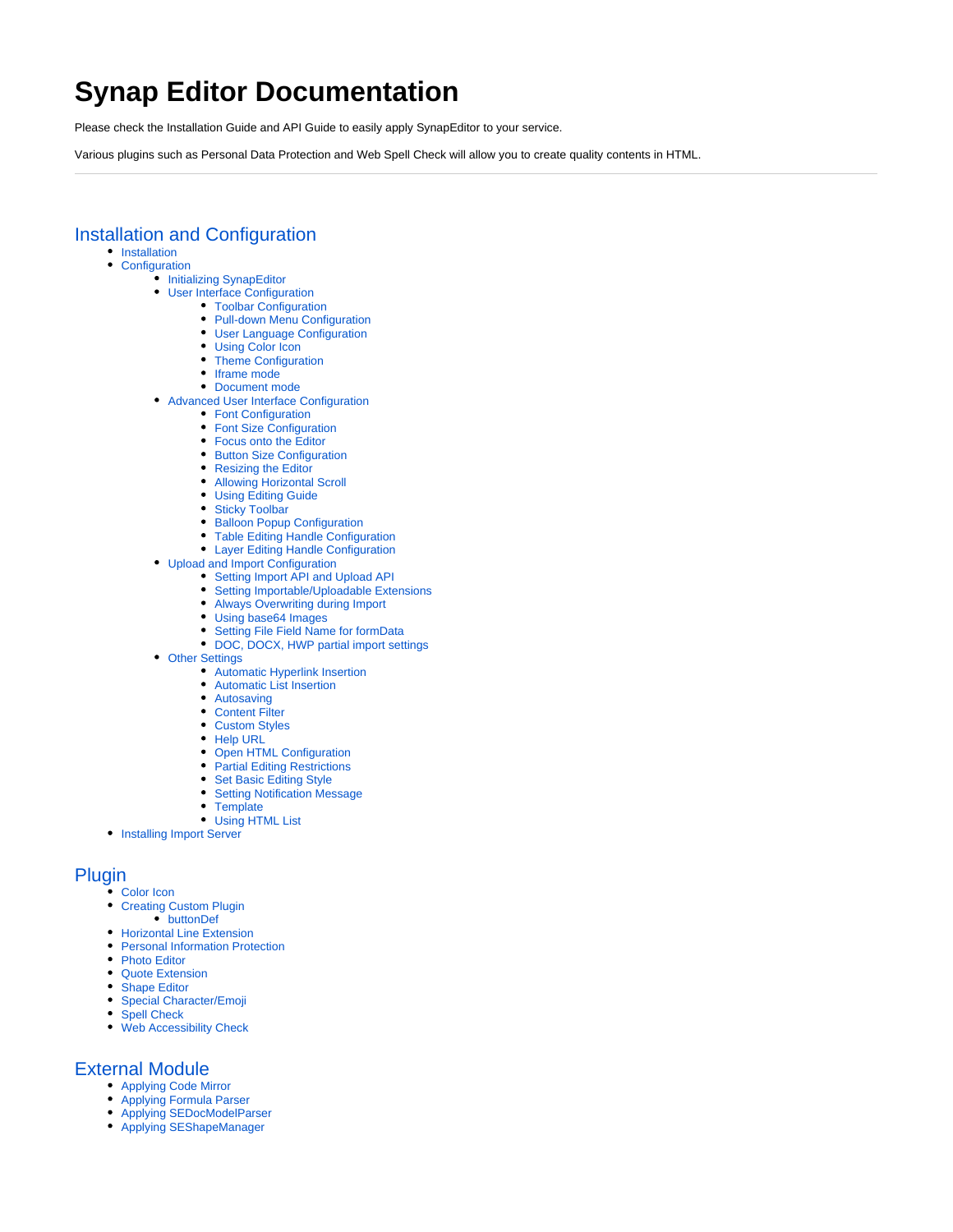#### [API](https://synapeditor.com/docs/display/SEDOC/API)

#### [Actions](https://synapeditor.com/docs/display/SEDOC/Actions)

#### **[SELECTION](https://synapeditor.com/docs/display/SEDOC/SELECTION)**

- [command blurIme](https://synapeditor.com/docs/display/SEDOC/command+-+blurIme)
- [command clearSelection](https://synapeditor.com/docs/display/SEDOC/command+-+clearSelection)
- [command disableIme](https://synapeditor.com/docs/display/SEDOC/command+-+disableIme)  $\bullet$
- [command documentEnd](https://synapeditor.com/docs/display/SEDOC/command+-+documentEnd)
- [command documentStart](https://synapeditor.com/docs/display/SEDOC/command+-+documentStart)
- [command down](https://synapeditor.com/docs/display/SEDOC/command+-+down)
- [command enableIme](https://synapeditor.com/docs/display/SEDOC/command+-+enableIme)
- $\bullet$ [command - extendCol](https://synapeditor.com/docs/display/SEDOC/command+-+extendCol)
- $\bullet$ [command - extendDocumentEnd](https://synapeditor.com/docs/display/SEDOC/command+-+extendDocumentEnd)  $\bullet$
- [command extendDocumentStart](https://synapeditor.com/docs/display/SEDOC/command+-+extendDocumentStart)  $\bullet$
- [command extendDown](https://synapeditor.com/docs/display/SEDOC/command+-+extendDown)  $\bullet$ [command - extendLeft](https://synapeditor.com/docs/display/SEDOC/command+-+extendLeft)
- $\blacksquare$ [command - extendLineEnd](https://synapeditor.com/docs/display/SEDOC/command+-+extendLineEnd)
- [command extendLineStart](https://synapeditor.com/docs/display/SEDOC/command+-+extendLineStart)
- [command extendNextParagraphStart](https://synapeditor.com/docs/display/SEDOC/command+-+extendNextParagraphStart)  $\bullet$
- $\bullet$ [command - extendNextWord](https://synapeditor.com/docs/display/SEDOC/command+-+extendNextWord)
- [command extendPageDown](https://synapeditor.com/docs/display/SEDOC/command+-+extendPageDown)  $\bullet$
- [command extendPageUp](https://synapeditor.com/docs/display/SEDOC/command+-+extendPageUp)
- $\bullet$ [command - extendPreviousParagraphStart](https://synapeditor.com/docs/display/SEDOC/command+-+extendPreviousParagraphStart)
- [command extendPreviousWord](https://synapeditor.com/docs/display/SEDOC/command+-+extendPreviousWord)  $\bullet$
- [command extendRight](https://synapeditor.com/docs/display/SEDOC/command+-+extendRight)
- $\bullet$ [command - extendRow](https://synapeditor.com/docs/display/SEDOC/command+-+extendRow)
- [command extendTable](https://synapeditor.com/docs/display/SEDOC/command+-+extendTable)
- [command extendUp](https://synapeditor.com/docs/display/SEDOC/command+-+extendUp)
- $\bullet$ [command - focusIme](https://synapeditor.com/docs/display/SEDOC/command+-+focusIme)
- $\bullet$ [command - left](https://synapeditor.com/docs/display/SEDOC/command+-+left)
- [command lineEnd](https://synapeditor.com/docs/display/SEDOC/command+-+lineEnd)  $\bullet$
- $\bullet$ [command - lineStart](https://synapeditor.com/docs/display/SEDOC/command+-+lineStart)
- [command nextParagraphStart](https://synapeditor.com/docs/display/SEDOC/command+-+nextParagraphStart)  $\bullet$
- $\bullet$ [command - nextWord](https://synapeditor.com/docs/display/SEDOC/command+-+nextWord)
- [command pageDown](https://synapeditor.com/docs/display/SEDOC/command+-+pageDown)
- $\bullet$ [command - pageUp](https://synapeditor.com/docs/display/SEDOC/command+-+pageUp)
- $\bullet$ [command - previousParagraphStart](https://synapeditor.com/docs/display/SEDOC/command+-+previousParagraphStart)
- $\bullet$ [command - previousWord](https://synapeditor.com/docs/display/SEDOC/command+-+previousWord)
- [command right](https://synapeditor.com/docs/display/SEDOC/command+-+right)
- $\bullet$ [command - selectAll](https://synapeditor.com/docs/display/SEDOC/command+-+selectAll)
- $\bullet$ [command - selectParagraph](https://synapeditor.com/docs/display/SEDOC/command+-+selectParagraph)
- [command selectWord](https://synapeditor.com/docs/display/SEDOC/command+-+selectWord)
- [command setCaret](https://synapeditor.com/docs/display/SEDOC/command+-+setCaret)
- $\bullet$ [command - setCaretById](https://synapeditor.com/docs/display/SEDOC/command+-+setCaretById)
- [command setSelection](https://synapeditor.com/docs/display/SEDOC/command+-+setSelection)
- [command setSelectionByHTMLElement](https://synapeditor.com/docs/display/SEDOC/command+-+setSelectionByHTMLElement)
- [command up](https://synapeditor.com/docs/display/SEDOC/command+-+up)

#### [TEXT EDIT](https://synapeditor.com/docs/display/SEDOC/TEXT+EDIT)

- [command addRunStyle](https://synapeditor.com/docs/display/SEDOC/command+-+addRunStyle)
- [command bold](https://synapeditor.com/docs/display/SEDOC/command+-+bold)
- [command copyRunStyle](https://synapeditor.com/docs/display/SEDOC/command+-+copyRunStyle)
- [command decreaseFontSize](https://synapeditor.com/docs/display/SEDOC/command+-+decreaseFontSize)
- [command deleteLeft](https://synapeditor.com/docs/display/SEDOC/command+-+deleteLeft)
- [command deleteRight](https://synapeditor.com/docs/display/SEDOC/command+-+deleteRight)
- [command enter](https://synapeditor.com/docs/display/SEDOC/command+-+enter)
- [command fill](https://synapeditor.com/docs/display/SEDOC/command+-+fill)
- [command fontName](https://synapeditor.com/docs/display/SEDOC/command+-+fontName)
- [command fontSize](https://synapeditor.com/docs/display/SEDOC/command+-+fontSize)
- [command increaseFontSize](https://synapeditor.com/docs/display/SEDOC/command+-+increaseFontSize)
- [command insertLineBreak](https://synapeditor.com/docs/display/SEDOC/command+-+insertLineBreak)
- $\bullet$ [command - insertText](https://synapeditor.com/docs/display/SEDOC/command+-+insertText)
- [command italic](https://synapeditor.com/docs/display/SEDOC/command+-+italic)
- 
- [command lowerCase](https://synapeditor.com/docs/display/SEDOC/command+-+lowerCase)
- [command pasteRunStyle](https://synapeditor.com/docs/display/SEDOC/command+-+pasteRunStyle) [command - removeTextStyle](https://synapeditor.com/docs/display/SEDOC/command+-+removeTextStyle)
- $\bullet$
- [command replaceText](https://synapeditor.com/docs/display/SEDOC/command+-+replaceText)  $\bullet$
- [command replaceTextByIndex](https://synapeditor.com/docs/display/SEDOC/command+-+replaceTextByIndex)  $\bullet$
- [command setTextVertAlign](https://synapeditor.com/docs/display/SEDOC/command+-+setTextVertAlign)  $\bullet$
- [command strike](https://synapeditor.com/docs/display/SEDOC/command+-+strike)  $\bullet$
- [command tab](https://synapeditor.com/docs/display/SEDOC/command+-+tab)  $\bullet$
- [command textFill](https://synapeditor.com/docs/display/SEDOC/command+-+textFill)
- [command titleCase](https://synapeditor.com/docs/display/SEDOC/command+-+titleCase)
- [command toggleCase](https://synapeditor.com/docs/display/SEDOC/command+-+toggleCase) • [command - underline](https://synapeditor.com/docs/display/SEDOC/command+-+underline)
- $\bullet$ [command - untab](https://synapeditor.com/docs/display/SEDOC/command+-+untab)
- 
- [command upperCase](https://synapeditor.com/docs/display/SEDOC/command+-+upperCase)
- **[HYPERLINK EDIT](https://synapeditor.com/docs/display/SEDOC/HYPERLINK+EDIT)** 
	- [command deleteLink](https://synapeditor.com/docs/display/SEDOC/command+-+deleteLink) • [command - insertLink](https://synapeditor.com/docs/display/SEDOC/command+-+insertLink)
	-
	- [command openLink](https://synapeditor.com/docs/display/SEDOC/command+-+openLink)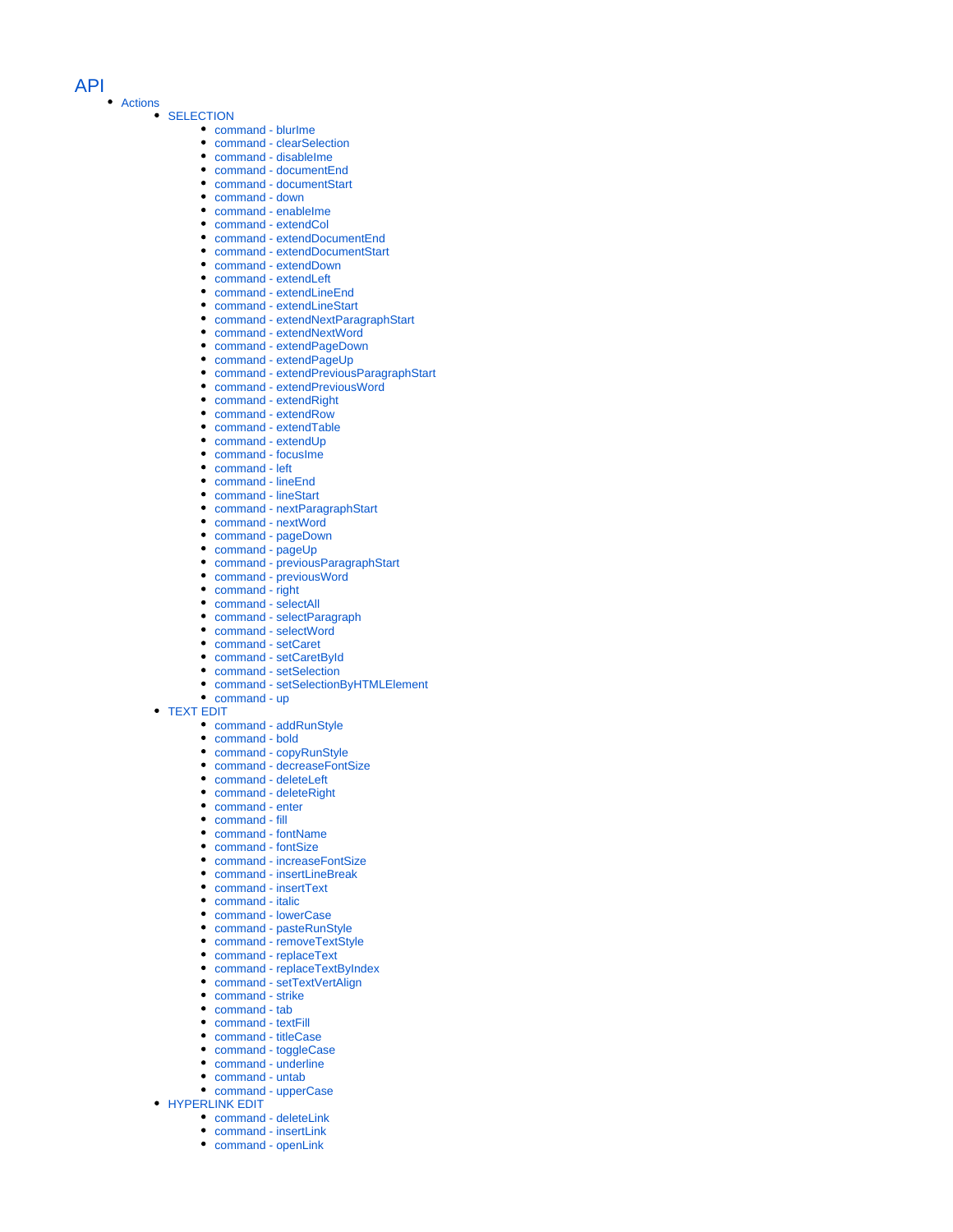- [command updateLink](https://synapeditor.com/docs/display/SEDOC/command+-+updateLink)
- [PARAGRAPH EDIT](https://synapeditor.com/docs/display/SEDOC/PARAGRAPH+EDIT)
	- [command addParagraphProperties](https://synapeditor.com/docs/display/SEDOC/command+-+addParagraphProperties)
	- [command align](https://synapeditor.com/docs/display/SEDOC/command+-+align)
	- [command decreaseIndent](https://synapeditor.com/docs/display/SEDOC/command+-+decreaseIndent)
	- [command decreaseQuote](https://synapeditor.com/docs/display/SEDOC/command+-+decreaseQuote)
	- [command increaseIndent](https://synapeditor.com/docs/display/SEDOC/command+-+increaseIndent)
	- [command increaseQuote](https://synapeditor.com/docs/display/SEDOC/command+-+increaseQuote) • [command - setBulletList](https://synapeditor.com/docs/display/SEDOC/command+-+setBulletList)
	- [command setLineHeight](https://synapeditor.com/docs/display/SEDOC/command+-+setLineHeight)
	- [command setListStartValue](https://synapeditor.com/docs/display/SEDOC/command+-+setListStartValue)
	- [command setMultiList](https://synapeditor.com/docs/display/SEDOC/command+-+setMultiList)
	- [command setNumberedList](https://synapeditor.com/docs/display/SEDOC/command+-+setNumberedList)
	- [command setParaTagName](https://synapeditor.com/docs/display/SEDOC/command+-+setParaTagName)
	- [command toggleList](https://synapeditor.com/docs/display/SEDOC/command+-+toggleList)
- **[DRAWING OBJECT EDIT](https://synapeditor.com/docs/display/SEDOC/DRAWING+OBJECT+EDIT)** 
	- [command changeDrawingObjectProperties](https://synapeditor.com/docs/display/SEDOC/command+-+changeDrawingObjectProperties)
	- [command insertDrawingObject](https://synapeditor.com/docs/display/SEDOC/command+-+insertDrawingObject)
	- [command insertDrawingObjectAlt](https://synapeditor.com/docs/display/SEDOC/command+-+insertDrawingObjectAlt)
	- [command insertDrawingObjectByURL](https://synapeditor.com/docs/display/SEDOC/command+-+insertDrawingObjectByURL)
	- [command insertDrawingObjectCaption](https://synapeditor.com/docs/display/SEDOC/command+-+insertDrawingObjectCaption)
	- [command moveAbsolutePositionDrawingObject](https://synapeditor.com/docs/display/SEDOC/command+-+moveAbsolutePositionDrawingObject)
	- [command moveDrawingObject](https://synapeditor.com/docs/display/SEDOC/command+-+moveDrawingObject)
	- [command removeDrawingObject](https://synapeditor.com/docs/display/SEDOC/command+-+removeDrawingObject)
	- [command resizeDrawingObject](https://synapeditor.com/docs/display/SEDOC/command+-+resizeDrawingObject)
	- [command rotateDrawingObjectLeft](https://synapeditor.com/docs/display/SEDOC/command+-+rotateDrawingObjectLeft)
	- [command rotateDrawingObjectRight](https://synapeditor.com/docs/display/SEDOC/command+-+rotateDrawingObjectRight)
	- [command setDrawingObjectBackground](https://synapeditor.com/docs/display/SEDOC/command+-+setDrawingObjectBackground)
	- [command setDrawingObjectBorderColor](https://synapeditor.com/docs/display/SEDOC/command+-+setDrawingObjectBorderColor)
	- [command setDrawingObjectBorderStyle](https://synapeditor.com/docs/display/SEDOC/command+-+setDrawingObjectBorderStyle)
	- [command setDrawingObjectBorderWidth](https://synapeditor.com/docs/display/SEDOC/command+-+setDrawingObjectBorderWidth)
	- [command zoomDrawingObject](https://synapeditor.com/docs/display/SEDOC/command+-+zoomDrawingObject)
- [TABLE EDIT](https://synapeditor.com/docs/display/SEDOC/TABLE+EDIT)
	- [command cellBackground](https://synapeditor.com/docs/display/SEDOC/command+-+cellBackground)
	- [command cellSizeEqual](https://synapeditor.com/docs/display/SEDOC/command+-+cellSizeEqual)
	- [command cellVerticalAlign](https://synapeditor.com/docs/display/SEDOC/command+-+cellVerticalAlign)
	- [command columnWidthEqual](https://synapeditor.com/docs/display/SEDOC/command+-+columnWidthEqual)
	- [command deleteCol](https://synapeditor.com/docs/display/SEDOC/command+-+deleteCol)
	- [command deleteRow](https://synapeditor.com/docs/display/SEDOC/command+-+deleteRow)
	- [command deleteTable](https://synapeditor.com/docs/display/SEDOC/command+-+deleteTable)
	- [command fitTableWidth](https://synapeditor.com/docs/display/SEDOC/command+-+fitTableWidth)
	- [command insertCol](https://synapeditor.com/docs/display/SEDOC/command+-+insertCol)
	- [command insertRow](https://synapeditor.com/docs/display/SEDOC/command+-+insertRow)
	- [command insertTable](https://synapeditor.com/docs/display/SEDOC/command+-+insertTable)
	- [command mergeCell](https://synapeditor.com/docs/display/SEDOC/command+-+mergeCell)
	- [command resizeTable](https://synapeditor.com/docs/display/SEDOC/command+-+resizeTable)
	- [command rowHeightEqual](https://synapeditor.com/docs/display/SEDOC/command+-+rowHeightEqual)
	- [command setBorderColor](https://synapeditor.com/docs/display/SEDOC/command+-+setBorderColor)
	- [command setBorderStyle](https://synapeditor.com/docs/display/SEDOC/command+-+setBorderStyle)
	- [command setBorderWidth](https://synapeditor.com/docs/display/SEDOC/command+-+setBorderWidth)
	- [command setCellProperties](https://synapeditor.com/docs/display/SEDOC/command+-+setCellProperties)
	- [command setFormula](https://synapeditor.com/docs/display/SEDOC/command+-+setFormula)
	- [command setTableProperties](https://synapeditor.com/docs/display/SEDOC/command+-+setTableProperties)
	- [command splitCell](https://synapeditor.com/docs/display/SEDOC/command+-+splitCell)

 $\bullet$  [UI](https://synapeditor.com/docs/display/SEDOC/UI)

- [command blockUI](https://synapeditor.com/docs/display/SEDOC/command+-+blockUI)
- [command hideAllPopup](https://synapeditor.com/docs/display/SEDOC/command+-+hideAllPopup)
- [command hideDimLayer](https://synapeditor.com/docs/display/SEDOC/command+-+hideDimLayer)
- [command hideLoadingProgress](https://synapeditor.com/docs/display/SEDOC/command+-+hideLoadingProgress)
- [command showDimLayer](https://synapeditor.com/docs/display/SEDOC/command+-+showDimLayer)
- [command showLoadingProgress](https://synapeditor.com/docs/display/SEDOC/command+-+showLoadingProgress)
- [command toggleCodeView](https://synapeditor.com/docs/display/SEDOC/command+-+toggleCodeView)
- 
- [command toggleDivGuide \(deprecated\)](https://synapeditor.com/docs/pages/viewpage.action?pageId=22381922) • [command - toggleDrawMode](https://synapeditor.com/docs/display/SEDOC/command+-+toggleDrawMode)
- 
- [command toggleFullScreen](https://synapeditor.com/docs/display/SEDOC/command+-+toggleFullScreen)
- [command toggleGuide](https://synapeditor.com/docs/display/SEDOC/command+-+toggleGuide)
- [command toggleMenu](https://synapeditor.com/docs/display/SEDOC/command+-+toggleMenu)
- [command togglePreview](https://synapeditor.com/docs/display/SEDOC/command+-+togglePreview)
- [command toggleRuler](https://synapeditor.com/docs/display/SEDOC/command+-+toggleRuler)
- [command unblockUI](https://synapeditor.com/docs/display/SEDOC/command+-+unblockUI)
- $\cdot$  [ETC](https://synapeditor.com/docs/display/SEDOC/ETC)
	- [command insertBookmark](https://synapeditor.com/docs/display/SEDOC/command+-+insertBookmark)
	- [command insertAbsolutePositionDiv](https://synapeditor.com/docs/display/SEDOC/command+-+insertAbsolutePositionDiv)
	- [command insertDiv](https://synapeditor.com/docs/display/SEDOC/command+-+insertDiv)
	- [command insertFile](https://synapeditor.com/docs/display/SEDOC/command+-+insertFile)
	- [command insertHorizontalLine](https://synapeditor.com/docs/display/SEDOC/command+-+insertHorizontalLine)
	- [command insertPageBreak](https://synapeditor.com/docs/display/SEDOC/command+-+insertPageBreak)
	- [command undo](https://synapeditor.com/docs/display/SEDOC/command+-+undo)
	- [command redo](https://synapeditor.com/docs/display/SEDOC/command+-+redo)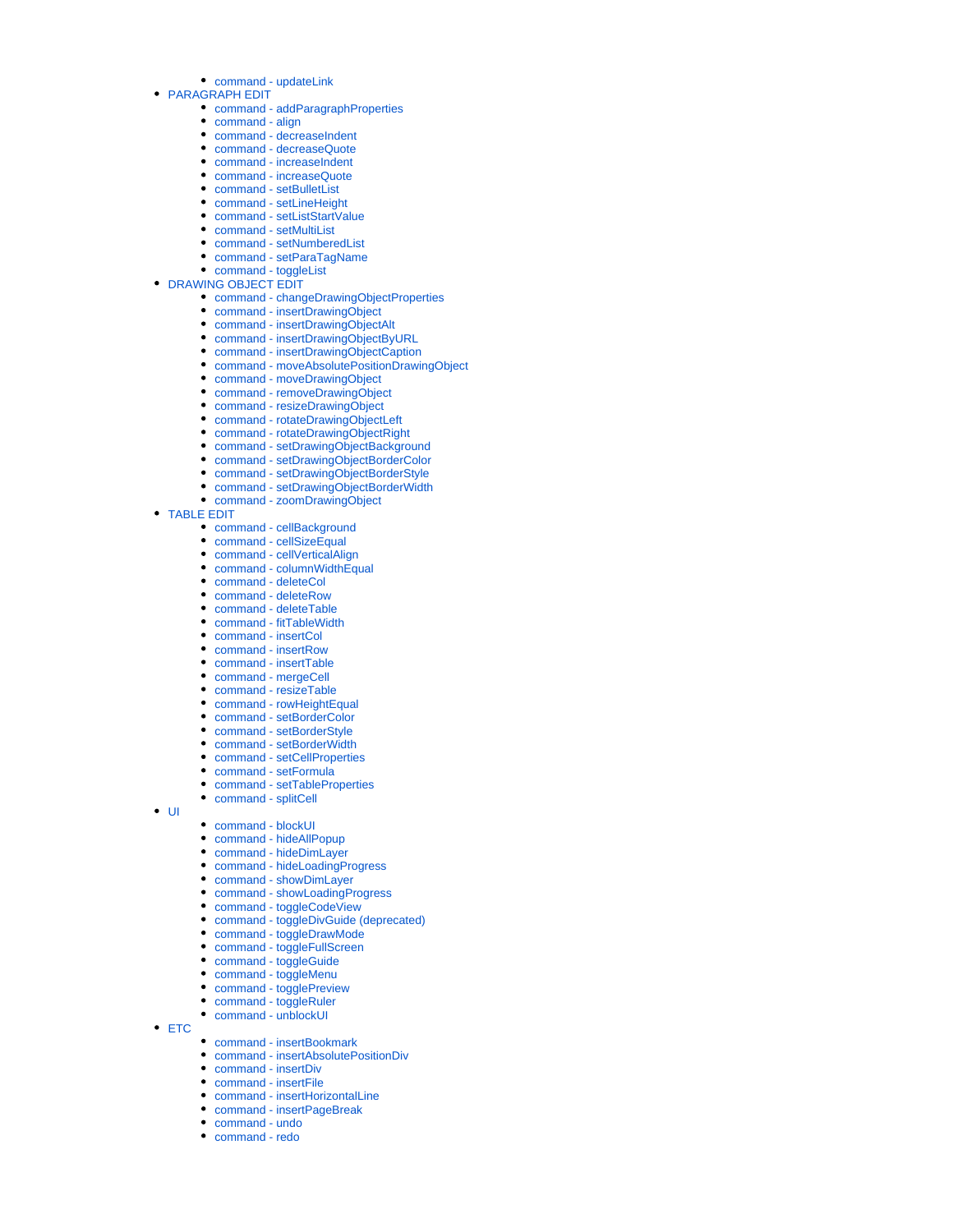- [Editor Object](https://synapeditor.com/docs/display/SEDOC/Editor+Object)
	- [addUploadPath](https://synapeditor.com/docs/display/SEDOC/addUploadPath)
	- **[clearDirty](https://synapeditor.com/docs/display/SEDOC/clearDirty)**
	- [downloadAndUploadImages](https://synapeditor.com/docs/display/SEDOC/downloadAndUploadImages)
	- [execCommand](https://synapeditor.com/docs/display/SEDOC/execCommand)
	- qetAPIModelById
	- [getAPIModels](https://synapeditor.com/docs/display/SEDOC/getAPIModels)
	- [getAPIModelsBySelector](https://synapeditor.com/docs/display/SEDOC/getAPIModelsBySelector) [getContentsDocument](https://synapeditor.com/docs/display/SEDOC/getContentsDocument)
	- **[getHTMLElement](https://synapeditor.com/docs/display/SEDOC/getHTMLElement)**
	-
	- [getHTMLElements](https://synapeditor.com/docs/display/SEDOC/getHTMLElements) [getPublishingHtml](https://synapeditor.com/docs/display/SEDOC/getPublishingHtml)
	- qetSelection
	- [getTableCellDataByFieldName](https://synapeditor.com/docs/display/SEDOC/getTableCellDataByFieldName)
	- [getTableCellHTMLElement](https://synapeditor.com/docs/display/SEDOC/getTableCellHTMLElement)
	- [getText](https://synapeditor.com/docs/display/SEDOC/getText)
	- $\bullet$ [getTextByRegex](https://synapeditor.com/docs/display/SEDOC/getTextByRegex)
	- [getTextBySelectors](https://synapeditor.com/docs/display/SEDOC/getTextBySelectors)
	- [getTextContent](https://synapeditor.com/docs/display/SEDOC/getTextContent)
	- [getUploadedFiles](https://synapeditor.com/docs/display/SEDOC/getUploadedFiles)  $\bullet$
	- [insertHTML](https://synapeditor.com/docs/display/SEDOC/insertHTML)
	- [isCodeViewMode](https://synapeditor.com/docs/display/SEDOC/isCodeViewMode)
	- [isDirty](https://synapeditor.com/docs/display/SEDOC/isDirty)  $\bullet$
	- [isEdited](https://synapeditor.com/docs/display/SEDOC/isEdited)
	- [isEditMode](https://synapeditor.com/docs/display/SEDOC/isEditMode)
	- $\bullet$  is Empty
	- [isPreviewMode](https://synapeditor.com/docs/display/SEDOC/isPreviewMode)
	- [openDocumentByURL](https://synapeditor.com/docs/display/SEDOC/openDocumentByURL)
	- [openDocumentOnServer](https://synapeditor.com/docs/display/SEDOC/openDocumentOnServer)
	- [openHTML](https://synapeditor.com/docs/display/SEDOC/openHTML)
	-
	- $\bullet$  [render](https://synapeditor.com/docs/display/SEDOC/render)
	- [setContentsToPaste](https://synapeditor.com/docs/display/SEDOC/setContentsToPaste)
	- [setCustomUploadFunction](https://synapeditor.com/docs/display/SEDOC/setCustomUploadFunction)
	- [setLock](https://synapeditor.com/docs/display/SEDOC/setLock)
	- [setMode](https://synapeditor.com/docs/display/SEDOC/setMode)
	- [setText](https://synapeditor.com/docs/display/SEDOC/setText)
	- [setTextBySelectors](https://synapeditor.com/docs/display/SEDOC/setTextBySelectors)
	- [setUnlock](https://synapeditor.com/docs/display/SEDOC/setUnlock)
	- [static: addIcons](https://synapeditor.com/docs/display/SEDOC/static%3A+addIcons)
	- [static: addMessages](https://synapeditor.com/docs/display/SEDOC/static%3A+addMessages)
	- [static: getIcons](https://synapeditor.com/docs/display/SEDOC/static%3A+getIcons)
	- [static: getMessages](https://synapeditor.com/docs/display/SEDOC/static%3A+getMessages)
	- [updateBodyModel](https://synapeditor.com/docs/display/SEDOC/updateBodyModel)
	- [updateModel](https://synapeditor.com/docs/display/SEDOC/updateModel)
	- [uploadBase64Images](https://synapeditor.com/docs/display/SEDOC/uploadBase64Images)
- [Events](https://synapeditor.com/docs/display/SEDOC/Events)

**•** [initialized](https://synapeditor.com/docs/display/SEDOC/initialized)

- [beforeUploadImage](https://synapeditor.com/docs/display/SEDOC/beforeUploadImage)
- [afterUploadImage](https://synapeditor.com/docs/display/SEDOC/afterUploadImage)
- [beforeUploadVideo](https://synapeditor.com/docs/display/SEDOC/beforeUploadVideo)
- [afterUploadVideo](https://synapeditor.com/docs/display/SEDOC/afterUploadVideo)
- [beforeUploadFile](https://synapeditor.com/docs/display/SEDOC/beforeUploadFile)
- [afterUploadFile](https://synapeditor.com/docs/display/SEDOC/afterUploadFile)
- [beforeOpenDocument](https://synapeditor.com/docs/display/SEDOC/beforeOpenDocument)
- [afterOpenDocument](https://synapeditor.com/docs/display/SEDOC/afterOpenDocument)
- [beforeNewDocument](https://synapeditor.com/docs/display/SEDOC/beforeNewDocument)
- [afterNewDocument](https://synapeditor.com/docs/display/SEDOC/afterNewDocument)
- [onSelection](https://synapeditor.com/docs/display/SEDOC/onSelection)
- [beforePaste](https://synapeditor.com/docs/display/SEDOC/beforePaste)
- [afterPaste](https://synapeditor.com/docs/display/SEDOC/afterPaste)
- [afterEdit](https://synapeditor.com/docs/display/SEDOC/afterEdit)
- 
- [Utilizing APIs](https://synapeditor.com/docs/display/SEDOC/Utilizing+APIs)  $\bullet$ 
	- [APIModel](https://synapeditor.com/docs/display/SEDOC/APIModel)
		- [Element](https://synapeditor.com/docs/display/SEDOC/Element)
			- [Body](https://synapeditor.com/docs/display/SEDOC/Body)
			- $\bullet$ **[Bookmark](https://synapeditor.com/docs/display/SEDOC/Bookmark)**  $\bullet$
			- [Break](https://synapeditor.com/docs/display/SEDOC/Break)
			- $\bullet$ **[Button](https://synapeditor.com/docs/display/SEDOC/Button)**
			- [Datalist](https://synapeditor.com/docs/display/SEDOC/Datalist)  $\bullet$
			- $\bullet$ [Div](https://synapeditor.com/docs/display/SEDOC/Div)
			- $\bullet$ [Fieldset](https://synapeditor.com/docs/display/SEDOC/Fieldset)
			- $\bullet$ [Form](https://synapeditor.com/docs/display/SEDOC/Form)
			- $\bullet$ **[HorizontalLine](https://synapeditor.com/docs/display/SEDOC/HorizontalLine)**
			- $\bullet$ **[HTMLContainer](https://synapeditor.com/docs/display/SEDOC/HTMLContainer)**
			- $\bullet$ [IFrame](https://synapeditor.com/docs/display/SEDOC/IFrame)
			- $\bullet$ [Image](https://synapeditor.com/docs/display/SEDOC/Image)
			- $\bullet$ [Input](https://synapeditor.com/docs/display/SEDOC/Input)
			- [Label](https://synapeditor.com/docs/display/SEDOC/Label)
			- [Legend](https://synapeditor.com/docs/display/SEDOC/Legend)